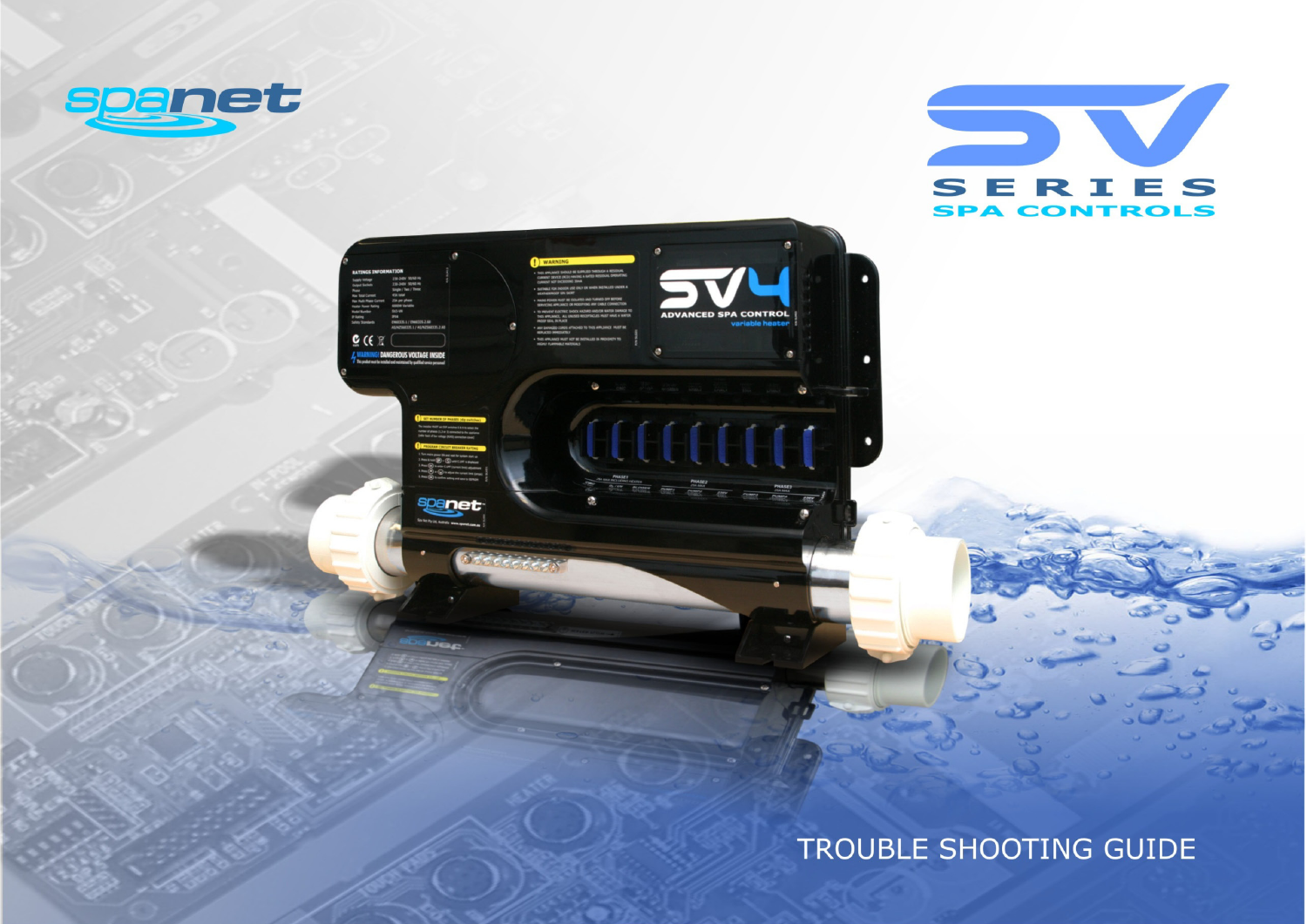## **Water Priming Mode**

Purge air from plumbing system

#### **TIPS ON FILLING SPA**

- Before filling remove spa skirt and be sure that all valves in the plumbing system are fully open to maximise the amount of air that can escape the pipe work during filling
- Remove filter cartridge(s) before filling and be sure to fill the spa through the filter itself to flood the pipe work with water and minimise the chance of air pockets forming in the plumbing during the filling process.
- DO NOT fill spa by placing hose in the foot well. Filling a spa this way will create a large number of air pockets in the pipe work and may cause difficulty when priming. Always fill spa through the filter area.
- Once the spa is filled to the correct level attempt to power up the spa with the filter cartridges still removed. Verify that the spa controller completes its priming sequence and begins normal operation. Once normal operation has been verified turn mains power off, re-install filter cartridge(s) and restart spa.

#### *WARNING*

*RESTRICTION OF WATER FLOW DUE TO DIRTY FILTER CARTRIDGES IS THE MOST COMMON CAUSE OF ER-3 FAULTS. IF THE SPA POOL HAS BEEN OPERATING NORMALLY THEN INTERMITTENT ER-3 FAULTS START TO OCCUR THE FILTER CARTRIDGE(S) WILL REQUIRE SERVICING.*

*DEPENDING ON TYPE OF FILTER CARTRIDGE(S) INSTALLED THE FILTERS WILL EITHER REQUIRE CLEANING, SOAKING IN A FILTER CARTRIDGE DEGREASER SOLUTION OR REPLACING. REFER TO SPA RESELLER / MANUFACTURER FOR DETAILS ON TYPE OF CARTRIDGE INSTALLED AND RECOMMENDED CLEANING FREQUENCY & METHODS.*

Every time the power is turned on the SV controller will initiate a water priming sequence on start up. During a priming sequence the filtration pump will run for up to 20 seconds at a time in an attempt to purge air from the plumbing. The keypad display will scroll PRIMING during this sequence.

If the spa controller is successful in clearing all of the air from the heater tube the system will begin normal operation. However if air is still detected the spa controller will shut down and latch on fault code (ER3-Water Prime).

# How do I solve ER-3 WATER PRIME:

- Press Pump A  $(\bullet)$  button to retry water priming sequence
- Check spa is filled to correct operating level as advised by spa manufacturer (refill if necessary)
- Remove filter cartridge(s) and retry water prime
- With mains power turned OFF, bleed airlock from pipe work by slightly loosening couplings on front of filtration pump and allowing air to escape
- With filter cartridge(s) removed use hose to flush water down pipe work in an attempt to clear the air pockets from the plumbing

#### **IMPORTANT NOTE**

*Do not allow the filtration pump to continue to run after five (5) x failed priming attempts. Operating a pump without water for extended periods may cause damage to the pump. Turns power off, wait ten (10) minutes and then try again later.* 

*The in-heater water sensor constantly monitors the presence of water in the heater tube. If at any time air bubbles are detected the spa controller will automatically cancel all current operations and force a water priming sequence to begin. This will occur whether the spa is in automatic mode or manual use. If the priming sequence is successful in clearing the air pockets from the plumbing normal spa operation will resume in automatic mode. If unsuccessful the spa controller will shut down and latch on fault code ER-3 Water Prime.*

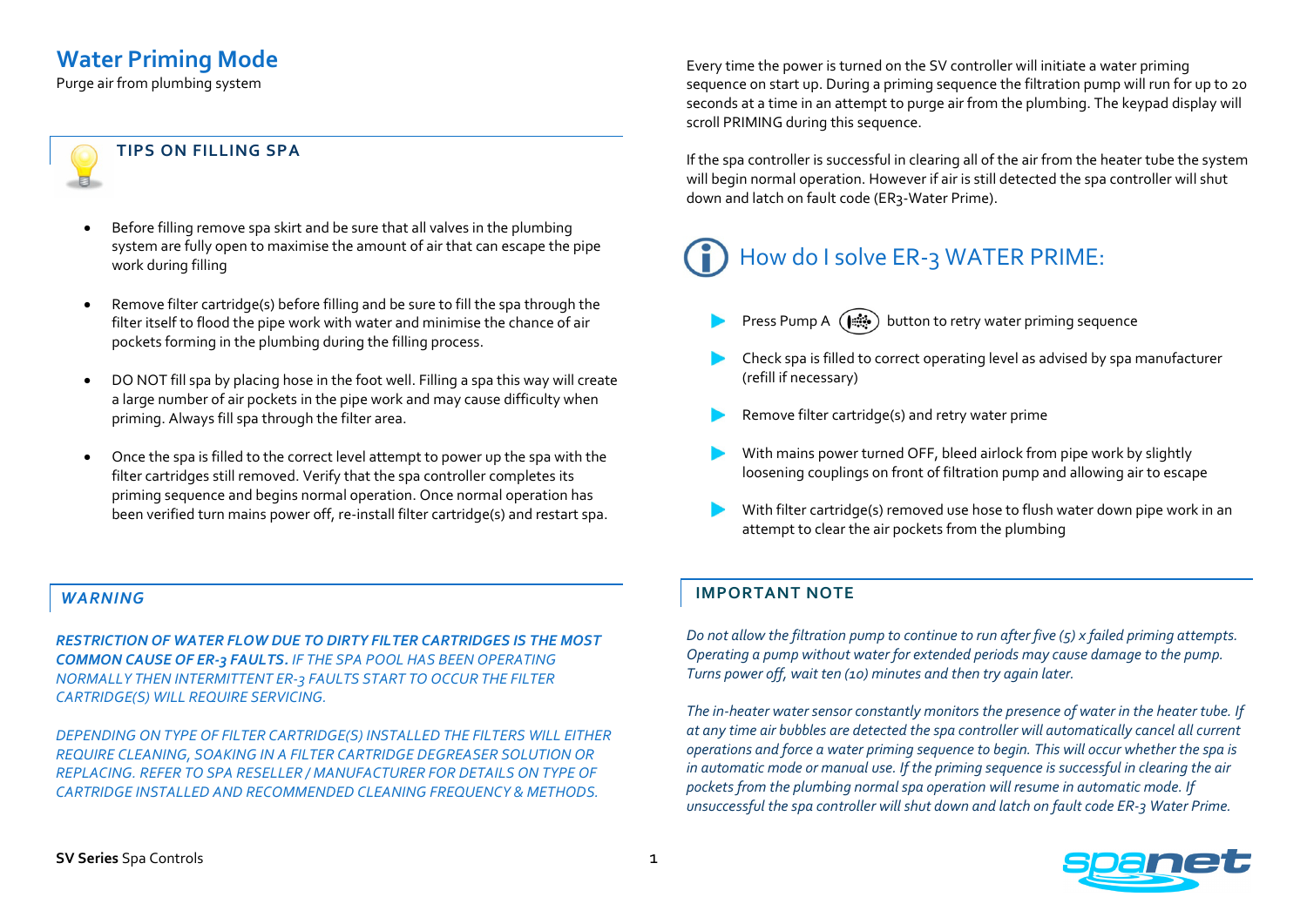### **Error Codes & Troubleshooting Problems**

How to troubleshoot spa problems

SV spa controllers feature self diagnostics and scrolling error messages to quickly troubleshoot possible problems. Should the spa control encounter a problem the error code / message will scroll across the topside panel screen until the problem is resolved. If an error condition is experienced all spa functions are shut down and the spa should not be used until the error condition has been resolved. A list of error codes with descriptions of problems and possible solutions is detailed below for your reference.

#### **IMPORTANT NOTE**

**For most error codes mains power to the spa control must be turned OFF and then back ON before the error condition will be cleared.**

#### **Heartbeat LED**

All SV model spa packs feature a red flashing heartbeat LED light. The heartbeat LED is located on the front right hand side of the spa pack itself (installed underneath spa skirt).

The heartbeat LED flashes to indicate the current health/status of the spa pack. When the spa pack is functioning correctly with no errors to report the heartbeat LED emits a single flash in a constant pulse much like a heartbeat (ON, OFF, ON, OFF). If the spa pack encounters a fault the heartbeat LED will begin flashing in sequence with the error code number being experienced (ie. ER2 = ON,ON; OFF ON,ON; OFF).

If the keypad display is ever blank a spa user can still determine the health / status of the SV controller by removing a panel from the spa skirt and checking the heartbeat LED on the front of the spa pack itself.

#### **ER-2 HEATER PLUG**

- Problem: No heater sensor communication
- Cause: Internal heater sensor communication problem
- Solutions:  $\bullet$  Turn mains power OFF, wait 5 minutes then restart spa
	- Contact spa reseller if problem is not resolved with power reset  $\bullet$

#### **ER-3 WATER PRIME**

Problem: Water prime failed – air detected in heater tube

- Cause: Airlock in pipe work, low water level, dirty filter cartridges
- Solutions: Press Pump A button to retry water prime
	- Check spa water level (refill if necessary)  $\bullet$
	- Remove filter cartridges and press Pump A button to retry prime  $\bullet$
	- Bleed airlock from pipe work by slightly loosening couplings on front of  $\bullet$ filtration pump
	- Remove filter cartridges and flush water down pipe work with a hose

#### **ER-4 THERMAL TRIP**

- Problem: Heater thermal trip activated. Heater has been active and has had insufficient water flow over the element. Low or no water flow has caused the heater temperature to exceed its maximum limits and the spa control has shut down operation to prevent any damage to the heater unit
- Cause: Low water level, airlock in pipe work, closed shut-off valves, dirty filter cartridges, filtration pump failed or operation intermittent
- Solutions:  $\bullet$  Turn mains power OFF and wait 10-15 minutes for element to cool and thermal cut-out device to reset. Then turn power back ON
	- Check spa water level (refill if necessary)
	- Remove filters and clean as per manufacturer's recommendations or replace cartridges if required
	- Check under spa cabinet to ensure all shut-off valves are in the OPEN position
	- Bleed airlock from pipe work by slightly loosening couplings on front of filtration pump or by removing filters and flushing water down pipe work with a hose.

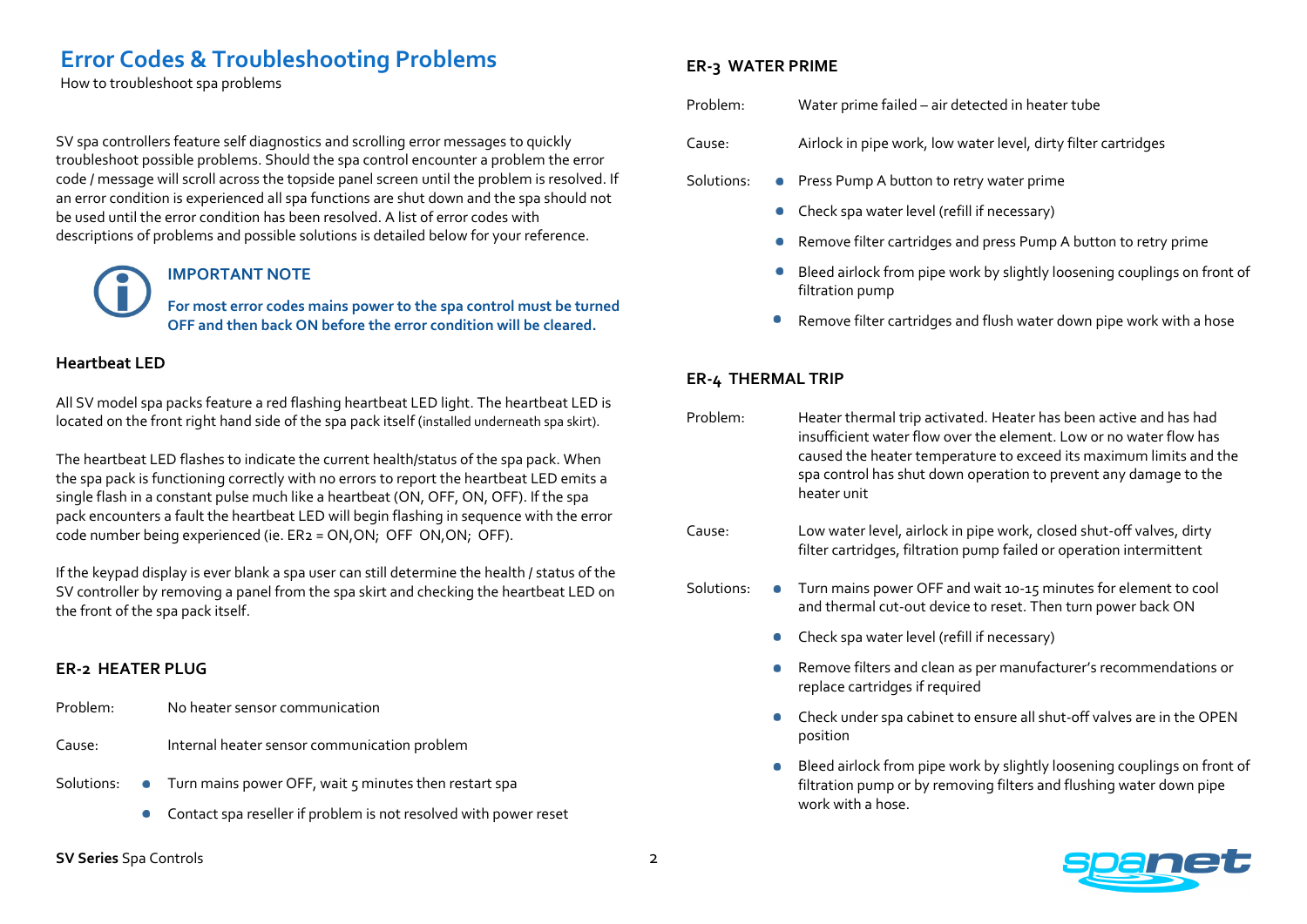## **Error Codes & Troubleshooting Problems**

How to troubleshoot spa problems

#### **ER-5 POOL TOO HOT**

| Problem: | Pool over temperature. Temperature sensor reading $\geq 45^{\circ}$ C |
|----------|-----------------------------------------------------------------------|
|          |                                                                       |

- Cause: High ambient temperatures (especially in summer months) have caused water temperature to rise above set temp point, Excessive filtration time, Jet pumps have been operating for extended periods with the spa cover still on
- Solutions: Turn mains power OFF, remove spa cover, allow spa to cool then turn power back ON
	- Check daily filtration time (refer filtration section) and reduce daily filtration time if required
	- Check spa cover is not resting on topside panel buttons causing jet pumps to start when cover is on. Use keylock function to lock keypad buttons when spa not in use.

#### **ER-6 12V OVERLOAD**

- Problem: 12V (port) current draw over 1A limit
- Cause: Total 12V current drawn by keypad(s), light(s), expansion ports and in pool temp sensor is excessive, 12V power supply is overloaded, too many LED light bulbs installed, faulty LED light
- Solutions:  $\bullet$  Turn mains power OFF and restart spa to see if problem reoccurs
	- Reduce number of LED lights being installed  $\bullet$
	- Systematically unplug lights, in pool temp sensor, keypads and  $\bullet$ expansion port loads from spa pack (one by one) to identify faulty part
	- Contact your spa reseller if problem persists

#### **ER-8 CTRL FAULT HVS**

- Problem: Heater relay is on when it should be off Cause: Power surge, periods of low or high voltage, water on spa pack terminal block, relay problem Solutions: • Turn mains power OFF and back ON again to see if spa control recovers from ER8 fault Inspect under spa cabinet for evidence of water leaking onto spa  $\bullet$ control. If water present, turn mains power OFF and isolate, then resolve leak, dry up excess water, and allow spa control to dry out before restoring power.
	- Contact your spa reseller if problem persists

#### **ER-10 OVER CURRENT**

Problem: Mains (230V) current draw above current limit (C.LMT) detected

Cause: Accessory devices current draw is too large for the C.LMT setting, faulty jet pump or air blower drawing excessive current, current limit (C.LMT) settings are not configured to match circuit breaker rating, load shed (L.SHD) and/or load limit (L.LMT) settings incorrect

- Solutions: Turn mains power OFF and back ON again
	- Check operation of each pump => attempt to identify problematic pump or blower causing ER10 to occur
	- Contact your reseller to check controller settings are configured to match available power and circuit breaker rating

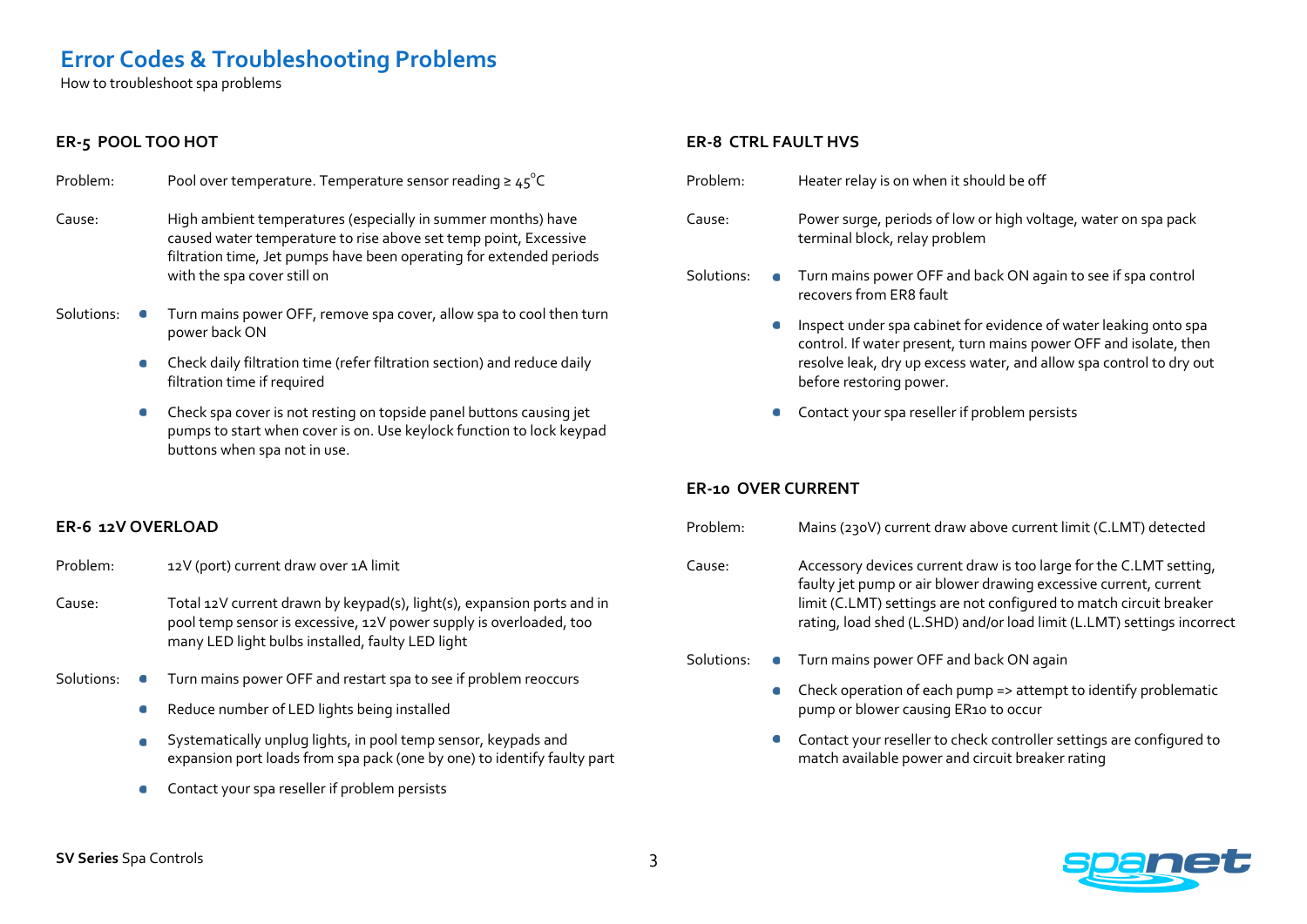Understanding heat pump error codes

#### **HEAT PUMP ERROR CODES**

If an optional heat pump is fitted and a heat pump fault condition is detected a warning message is scrolled across the touch pad LCD every 60 seconds and the heat pump is disabled.

Spa operation will continue however the spa will now heat with the inbuilt SV electric element and there will be no ability to cool the water. The heat pump warning message will continue to scroll every 60 seconds, and the heat pump will remain disabled until the mains power is turned OFF and back ON again.

If after resetting mains power the fault condition persists please contact your spa reseller and report the warning message that is shown. A list of the fault conditions and warning messages are detailed below for reference.

| <b>WARNING MESSAGE</b> | <b>DESCRIPTION</b>                            |
|------------------------|-----------------------------------------------|
| "HEAT PUMP AMB"        | Ambient thermistor temperature sensor error   |
| "HEAT PUMP COND"       | Condenser thermistor temperature sensor error |
| "HEAT PUMP FLOW"       | Water flow not detected                       |
| "HEAT PUMP LOW P"      | Compressor low pressure switch open           |
| "HEAT PUMP HIGH P"     | Compressor high pressure switch open          |
| "HEAT PUMP COMP"       | Compressor thermal cut out open               |
| "HEAT PUMP EXCH"       | Heat exchanger thermal cut out open           |

#### **IMPORTANT NOTE**

If a heat pump encounters an error the heat pump will remain disabled until the mains power to the SV spa controller is turned OFF and back ON again. The heat pump warning message will continue to scroll every 60 seconds until the power is reset.

## **Maintenance Timers**

#### **SERVICE REMINDER MESSAGES**

Certain spa manufacturers will choose to take advantage of the inbuilt service timer reminders available within the SV controller software. Maintenance reminders such as "SERVICE FILTERS" can be programmed to scroll across the screen every 60 seconds after a certain time period has elapsed.

**If your keypad display begins scrolling a service reminder every 60 seconds this message can be cancelled/reset by pressing the OK button whilst the service message is scrolling.** 

#### **SERVICE FILTERS**

A default service reminder scheduled to occur every 2 or 4 weeks. This reminder is to prompt the spa owner to thoroughly clean and service their spa filters. Depending on type of filter cartridge(s) installed the filters will either require cleaning, soaking in a filter cartridge degreaser solution or replacing. Refer to spa reseller/manufacturer for details on type of filter cartridge(s) installed and recommended cleaning methods.

#### **How to cancel "Service Filters" scrolling message**

Press OK button whilst "Service Filters" message is scrolling across display